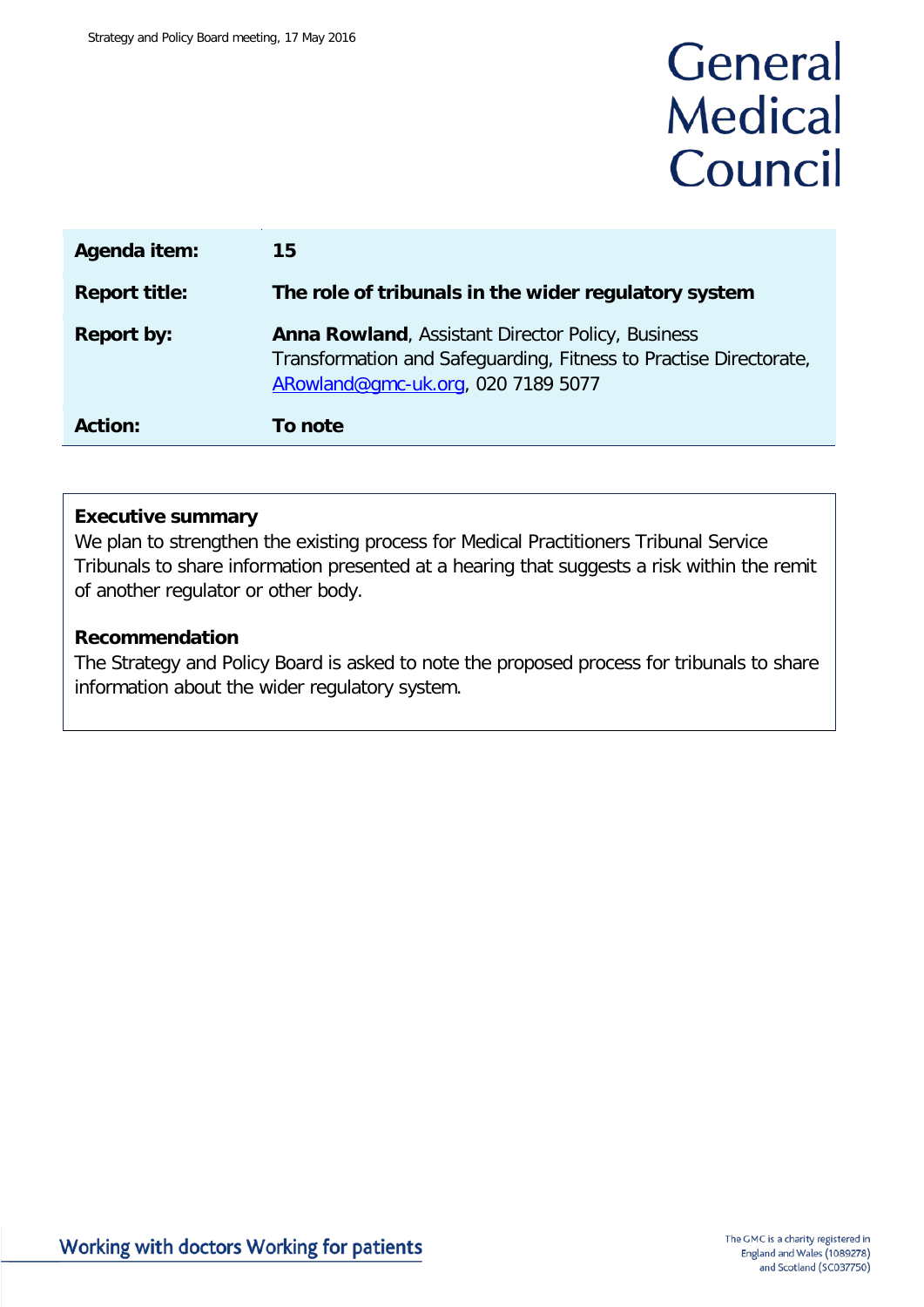# **Background**

- **1** While operationally separate from the Fitness to Practise directorate, the Medical Practitioners Tribunal Service (MPTS) is part of the GMC family.
- **2** The GMC's statutory objective (a) to protect, promote and maintain the health, safety and well-being of the public (b) to promote and maintain public confidence in the medical profession, and (c) to promote and maintain proper professional standards and conduct for members of that profession, applies to the MPTS, the same as to other parts of the GMC. The protection of the public includes providing support to the wider regulatory system to prevent risk to the public and support a safety culture in the practice of medicine.
- **3** The GMC is required, subject to information legislation, to share information with other regulators, when that information relates to a risk or potential risk to the public and falls within the remit of that regulator. For example where the GMC receives information that suggests there may be a systemic failure on the part of a healthcare provider that poses a risk to the public or where a practice or procedure has been identified that is putting patients at risk, we share that information with the relevant organisation. Other examples might be more specific, such as a the failure of an organisation to respond adequately to a patient concern, unacceptable delays in releasing information, a Responsible Officer failing to undertake his or her duties or a clinical environment which appears under stress to the point where patient safety may be being compromised.
- **4** There will be times when the Tribunal has concerns and questions about information of this nature that is presented. Should such concerns be received by the Tribunal as a result of information presented at a hearing, systems should be in place which ensure that information or any concerns are identified and passed on to the appropriate authorities.

## Current arrangements

- **5** The MPTS already has a system in place to ensure that when information is presented at a hearing that suggests a risk within the remit of another regulator or other body, a form should be completed. The Tribunal Development Team identifies and sends the form to the appropriate contact in the Fitness to Practise directorate.
- **6** The aim is to create a system which makes sure, as a matter of routine, that Tribunals consider whether any wider issues or concerns have arisen during the proceedings and if so they should have a means by which those responsible are alerted. There must also therefore be a mechanism that makes sure this is carried out.